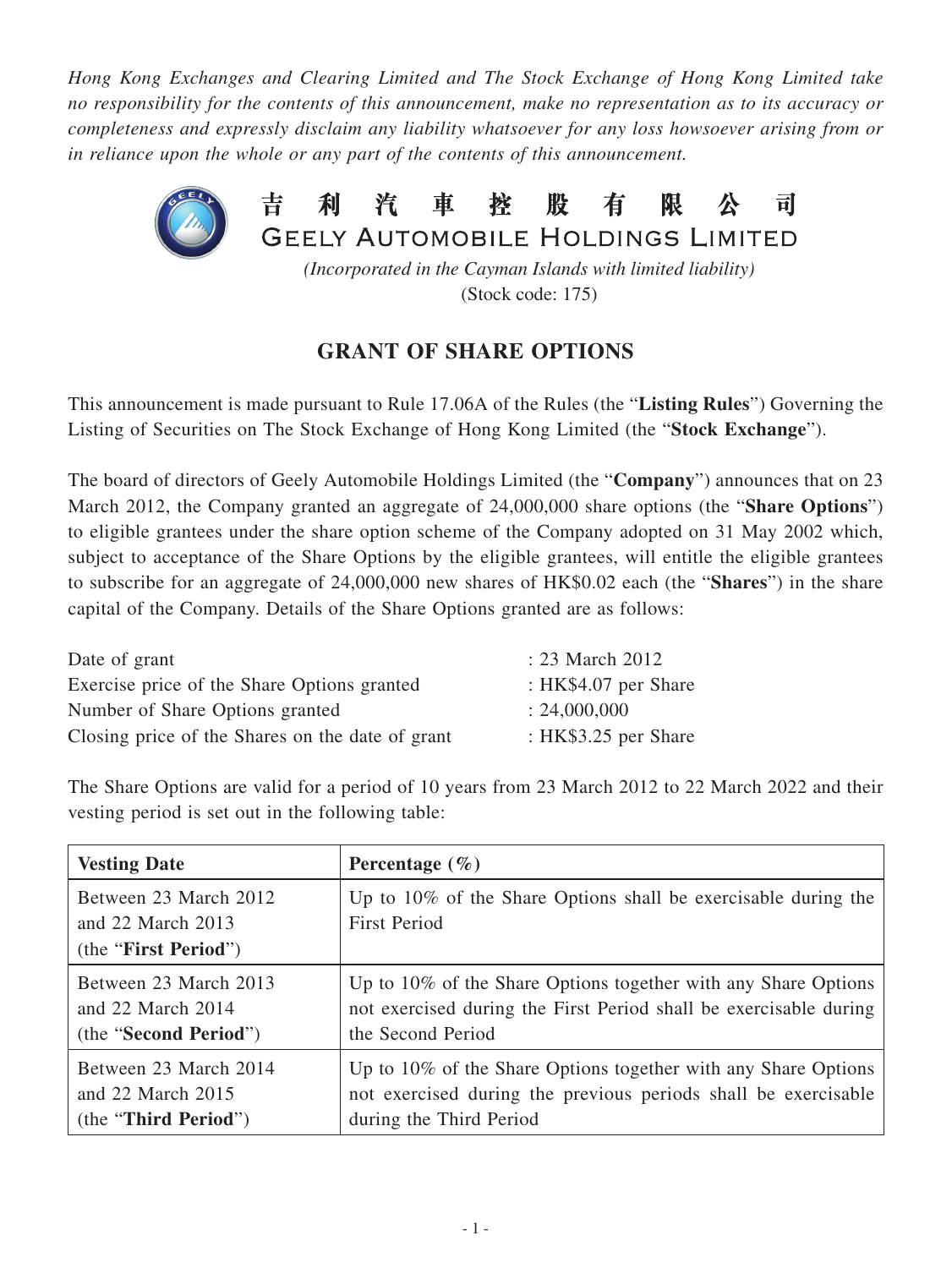| <b>Vesting Date</b>          | Percentage $(\% )$                                                  |
|------------------------------|---------------------------------------------------------------------|
| Between 23 March 2015        | Up to 10% of the Share Options together with any Share Options      |
| and 22 March 2016            | not exercised during the previous periods shall be exercisable      |
| (the "Fourth Period")        | during the Fourth Period                                            |
| Between 23 March 2016        | Up to 10% of the Share Options together with any Share Options      |
| and 22 March 2017            | not exercised during the previous periods shall be exercisable      |
| (the "Fifth Period")         | during the Fifth Period                                             |
| Between 23 March 2017        | Up to 10% of the Share Options together with any Share Options      |
| and 22 March 2018            | not exercised during the previous periods shall be exercisable      |
| (the "Sixth Period")         | during the Sixth Period                                             |
| Between 23 March 2018        | Up to 10% of the Share Options together with any Share Options      |
| and 22 March 2019            | not exercised during the previous periods shall be exercisable      |
| (the "Seventh Period")       | during the Seventh Period                                           |
| Between 23 March 2019        | Up to 10% of the Share Options together with any Share Options      |
| and 22 March 2020            | not exercised during the previous periods shall be exercised during |
| (the "Eighth Period")        | the Eighth Period                                                   |
| Between 23 March 2020        | Up to 10% of the Share Options together with any Share Options      |
| and 22 March 2021            | not exercised during the previous periods shall be exercised during |
| (the "Ninth Period")         | the Ninth Period                                                    |
| From 23 March 2021           | Up to 10% of the Share Options together with any Share Options      |
| until the expiry date of the | not exercised may be exercised from 23 March 2021 to the expiry     |
| <b>Share Options</b>         | date of the Share Options                                           |

No Share Options will be exercisable after the expiry of its term.

The exercise price of each Share Option is HK\$4.07, which represents the higher of (i) the closing price of the Shares of HK\$3.25 per Share on 23 March 2012, being the date of grant (the "**Date of Grant**") of the Share Option, (ii) the average of the closing prices of the Shares of HK\$3.01 per Share as stated in the daily quotation sheets issued by the Stock Exchange for the five business days immediately preceding the Date of Grant, and (iii) the exercise price of HK\$4.07 per share option granted on 18 January 2010.

Included in 24,000,000 Share Options granted to the eligible grantees, 12,000,000 Share Options were granted to directors of the Company with details as follows:

| Name of directors          | <b>No. of Share Options Granted</b> |
|----------------------------|-------------------------------------|
| <i>Executive directors</i> |                                     |
| Li Dong Hui, Daniel        | 7,000,000                           |
| Wei Mei                    | 5,000,000                           |